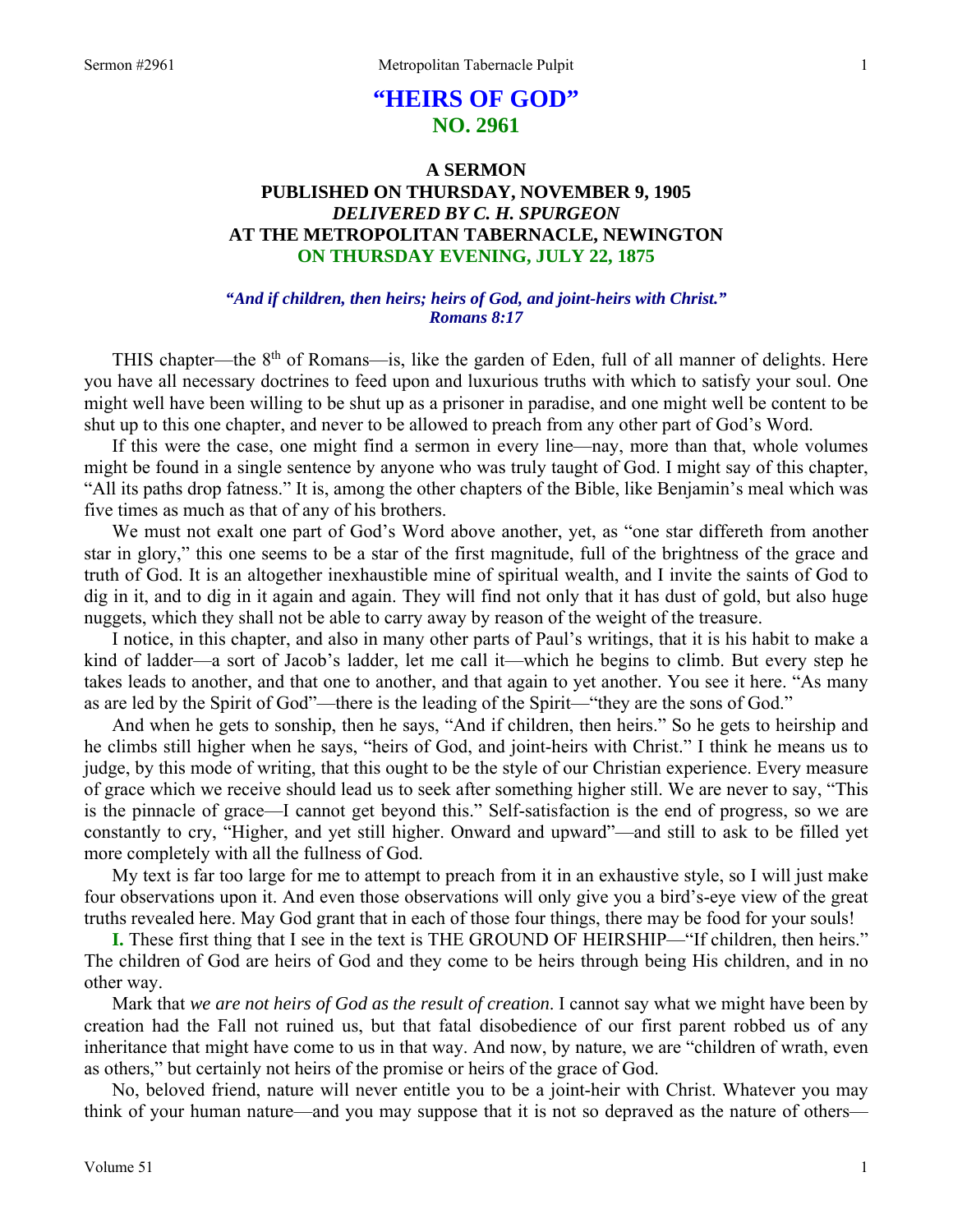you may even get the notion that yours is a very superior sort of human nature—well, let it be what it may, it will not entitle you to this inheritance.

 For as it was not the children of the flesh who were necessarily the heirs of the old covenant, even as Ishmael, born after the flesh, was not the heir, but Isaac, born after the spirit—and not Esau, but Jacob so is it now. It is not what you are by nature—not that which is born of the flesh, but what you are by grace—that which is born of the Spirit—that is the ground upon which heirship may be claimed before God. So, my dear hearer, if you are in a state of nature—if you have never passed out of that state into a state of grace—this text has nothing to do with you.

 And further, as our heirship with God depends upon our being the children of God, *it does not depend upon our natural descent*. I have already shown you that it does not depend upon our nature, but there is another phase of that truth which needs to be mentioned. There were some, of old, who said, "We have Abraham to our father," but being born as sons of Abraham after the flesh availed not to give them any part in the inheritance which was according to the Spirit.

 And today, there are some who say, "We are the children of godly parents. We were born in a Christian land, so, of course, we are Christians." Not so, you are no more Christians, on that ground, than if you were the children of the Hottentot in his kraal. You need as much to be born again as does "the heathen Chinese." You need to be regenerated by the Holy Spirit as much as if you had been taught from your childhood to bow your knee to a block of wood or stone.

 O you, who are the inhabitants of this so-called Christian country, you stand before the living God in no sort of preference to the heathen, except that you have the privilege of hearing the Gospel. But if you reject it, it shall be more tolerable for the people of Sodom and Gomorrah, and the inhabitants of heathen lands, in the day of judgment than for you. Did not our Lord Jesus Christ say that "many shall come from the east and west, and shall sit down with Abraham, and Isaac, and Jacob, in the kingdom of heaven; but the children of the kingdom"—the favored ones of His day, or of our day—"shall be cast out into outer darkness: there shall be weeping and gnashing of teeth"?

 Further, as the inheritance is not by creation, nor by natural descent, *neither can it come by meritorious service*. The apostle says, "If *children*, then heirs"—not, "if *servants*." You may toil and keep on toiling all your life, but that will not make you an heir of God. The servant in your house, however diligent, is not your heir. For a servant to claim to be the heir would not be tolerated for a moment in a court of law.

 The servant may be able to truthfully say, "I have been in my master's house these many years, neither transgressed I at any time his commandments, and all that is right for a servant to do, I have done for him from my youth up." But if he were to go on to ask, "What lack I yet?" the reply would be, "You lack the one thing that is absolutely essential to heirship, namely, sonship."

 Oh, how this truth cuts at the root of all the efforts of those who hope to win heaven by merit or to obtain the favor of God by their own exertions! To them all, God says what Jesus said to Nicodemus, "Ye must be born again." Birth alone can make you children and you must be children if you are to be heirs.

 O sirs, if you remain what you are by nature, you may strive to do what you please, but when you have dressed out the child of nature in its finest garments, it is still only the child of nature, finely dressed, but not the child of God You must be, by a supernatural birth, allied to the living God, for, if not, all the works that you may perform will not entitle you to the possession of the inheritance of the Most High.

 And as good works cannot do this, *neither can any ceremonial observances*. You know that there is a ceremony of which children are taught to say, "In my baptism, wherein I was made a member of Christ, a child of God, and an inheritor of the kingdom of heaven." It does not matter what people may say in order to make an excuse for believing that this statement is true, for it is as gross a falsehood as was ever put into human language. We know it is not true.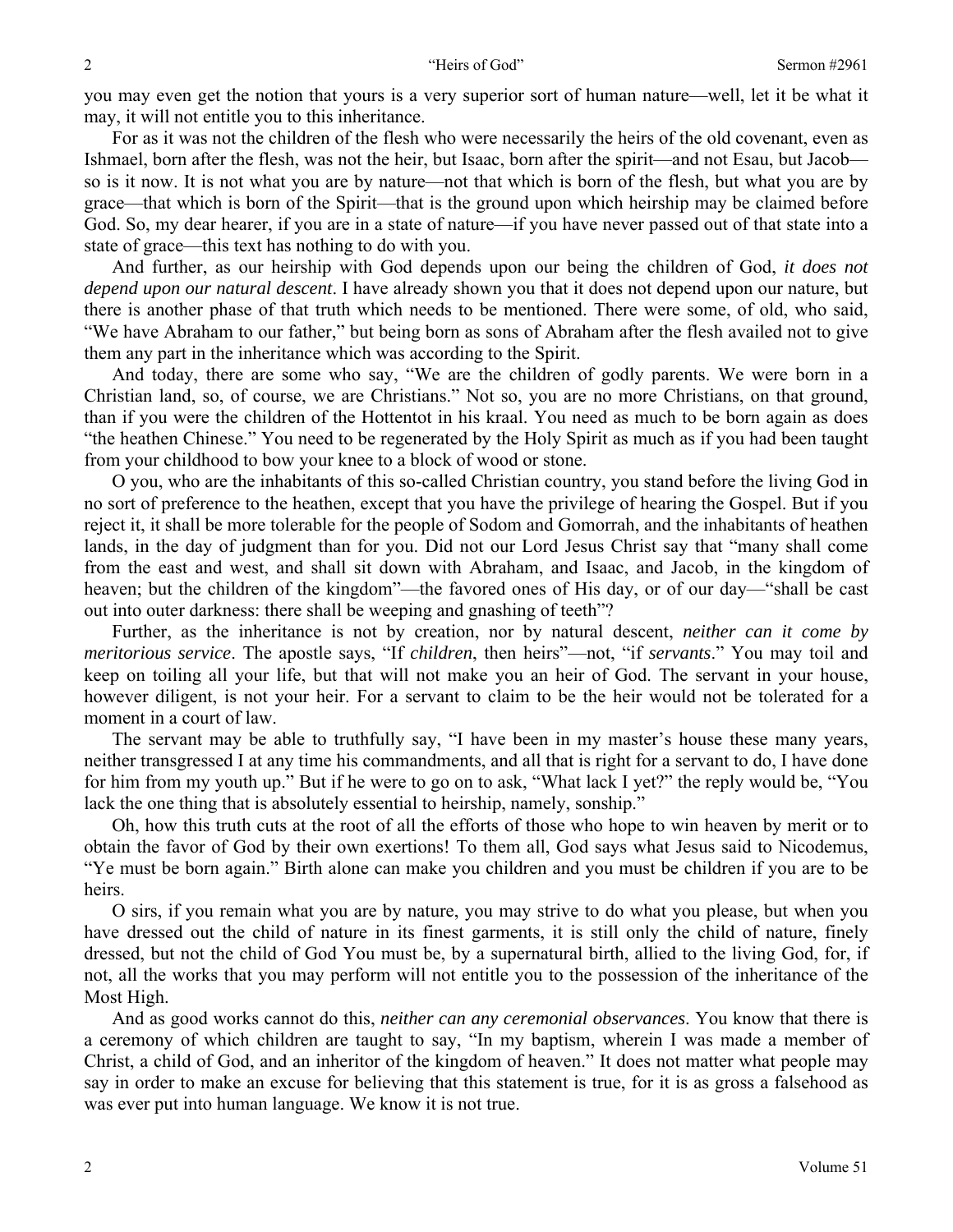### Sermon 2961 3

 Look where we may, we can see numbers of persons who were sprinkled in their infancy, or were even baptized after they had reached years of discretion, but their conduct shows that they are not members of Christ, children of God, or inheritors of the kingdom of heaven. And as that ceremony cannot make them Christians, neither can any other, whether it be devised by man, or ordained by God Himself, for God never intended that any ceremony should take the place of the new birth, the regeneration which must be worked by the Spirit of God Himself.

> *"Not all the outward forms on earth, Nor rites that God has given, Nor will of man, nor blood, nor birth, Can raise a soul to heaven.*

*"The sovereign will of God alone Creates us heirs of grace; Born in the image of His Son, A new peculiar race."* 

 And without the Holy Spirit to carry out that sovereign will of God by making us to be born into the image of His Son, we are not His heirs, for thus it stands in our text, "*If children*, then heirs," which implies that if we are not children, we are not heirs.

 So this is the all-important inquiry for us to make. Do we, beloved friends, possess this qualification which is absolutely essential to our heirship? Have we been born again? We cannot have been born into God's family when we were born the first time, for Christ Himself said, "That which is born of the flesh is flesh," and nothing more—"and that which is born of the Spirit is spirit," so we must be born of the Spirit, we must be born again, born from above if we are to be children of God.

 Did you ever undergo that great change? Do you know what regeneration means? I do not mean have you read of it in the Confession of Faith, but have you experienced it in your own soul? Are you new creatures in Christ Jesus? For, as the Lord lives, before whom I stand, if any of us have not been created anew in Christ Jesus, if we have not been born again by the regenerating power of the Holy Spirit, we cannot possibly be the children of God and heirs according to the promise.

 If we have been thus regenerated, we shall certainly know it. There may be times when we shall doubt it, but we shall know it, partly by the indwelling of the Spirit, as Paul wrote to the Galatians, "Because ye are sons, God hath sent forth the Spirit of his Son into your hearts, crying, Abba, Father." And in the verse before our text, we read, "The Spirit himself beareth witness with our spirit, that we are the children of God."

 Do you know anything, dear friend, about this witness-bearing by the Holy Spirit? I have often asked myself that question, so I feel free to ask you the same. This is not a thing that you may know, or may not know—and yet possibly may be safe—you must have this witness of the Holy Spirit, or else the witness of your own spirit will be a very doubtful thing indeed.

 The Holy Spirit never confirms a false witness, but a true witness He will confirm. And if the witness of your spirit be true, you will have, more or less definitely, the witness of the Spirit within you, bearing confirmatory testimony that it is even so.

 Those who are truly the children of God have yet another mark by which they can be recognized, namely, that there is a likeness to their heavenly Father begotten in them. If a man says to you, "I am the son of So-and-so"—some old friend of yours—you look into his face to see whether you can trace any likeness to his father.

 So, when a man says to us, "I am a child of God," we have the right to expect that there shall be at least some trace of the character of God visible in his walk and conversation. Come, dear friend, with all your imperfections, are you seeking to be an imitator of God as one of His dear children? Do you try to do that which He wishes you to do? Do you make His Son to be your Exemplar? Do you strive after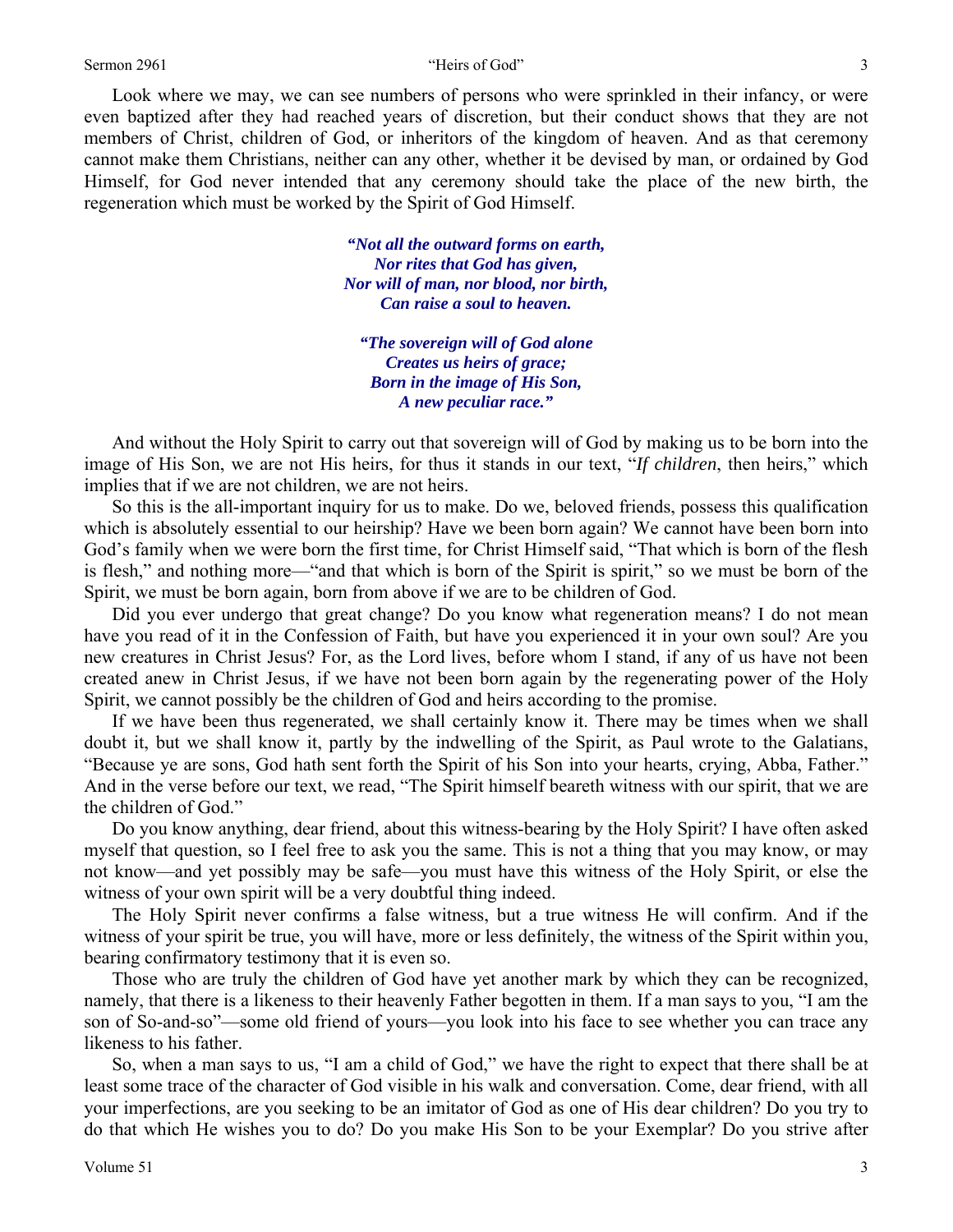holiness? Are you aiming at obedience to those divine commands, "Be ye holy; for I am holy," "be you therefore perfect, even as your Father which is in heaven is perfect"?

 Do you feel that because you are a child of God, it becomes you to walk even as His firstborn Son walked while He was here below? Remember that without holiness no man shall see the Lord, because without holiness no man has the evidence that he is indeed a child of God.

 And once more, the main evidence of our being children of God, by the new birth, lies in our believing in the Lord Jesus Christ. "As many as received him, to them gave he power to become the sons of God, even to them that believe on his name; which were born, not of blood, nor of the will of the flesh, nor of the will of man, but of God."

 There are many evidences of the life of God in the soul, but there is no other that is so abiding as the possession of faith in Jesus Christ. Perhaps, dear friend, you are afraid to say that you have the likeness of God upon you, although others can see it, but I hope you are not afraid to say, "I do believe that Jesus is the Christ" and the apostle John says, "Whosoever believeth that Jesus is the Christ is born of God."

 If you accept Him as appointed and anointed of God to be your Savior—and commit your soul into His hands—then you can be sure that you are a child of God, for true, simple, sincere faith in the Lord Jesus exists only in the heart of the regenerate. No unregenerate man ever did, or ever could believe in Jesus Christ—but where the Lord has given the divine life, He gives faith at the same time—faith which is the surest proof of the existence of that divine life in the soul.

 God grant to each one of you the grace to test yourself by these four questions—"Have I been born again? Have I the Spirit of adoption? Have I at least some likeness to my heavenly Father? Do I believe in Jesus Christ?" If so, then you are a child of God, and that childhood is the ground of heirship, so we can leave that point and go on to the next.

**II.** The text teaches, in the second place, THE UNIVERSALITY OF HEIRSHIP TO ALL THE CHILDREN OF GOD.

 "If children, then heirs"—not some of them heirs, but "if children, then heirs"—all of them without an exception. Proven that they are children, it is also proven that they are heirs. It is not so among men, for, often, it is only the first-born sons who are the heirs. But with God, the rule is, "If children" whenever born—"then heirs."

 Why is it that all the children of God are His heirs? First, *because the principle of priority as to time cannot possibly enter into this question.* There is a firstborn, who has priority by nature, honor and right. But He is "the firstborn among many brethren," and in Him all the rest of the children of God are also firstborn, for Paul writes of "the general assembly and church of the firstborn which are written in heaven."

 The question of the time of birth is, sometimes, a matter of very great concern on earth. In the ways of twins, a few minutes may make all the difference between "his lordship" and his brother who is no lord at all—between the brothers who shall be heir of many broad acres and the one who shall go forth upon the broad acres to earn his bread.

 But with God's children, there is no difference in point of time. Adam, if he was the first man converted, certainly has no priority over Paul, although Paul says that he was as "one born out of due time." Noah, an early member of God's great family, has no preference over Abraham. Indeed, Abraham seems to be mentioned with greater honor than any of those who had gone before him—certainly they had no priority over him.

 Time has to do with time, but time has not to do with eternity. So, whether you, my brother, were born to God fifty years ago and I, five-and-twenty years ago—and our young friend over there five-andtwenty days ago—it makes no difference. "If children, then heirs," because the date of birth cannot come into our reckoning when we have to do with eternal things.

 Again, we know that *the love of God is the same toward all His children*. They are all His children all chosen, all redeemed, all regenerated, all called, all justified, and they shall all be glorified. Where a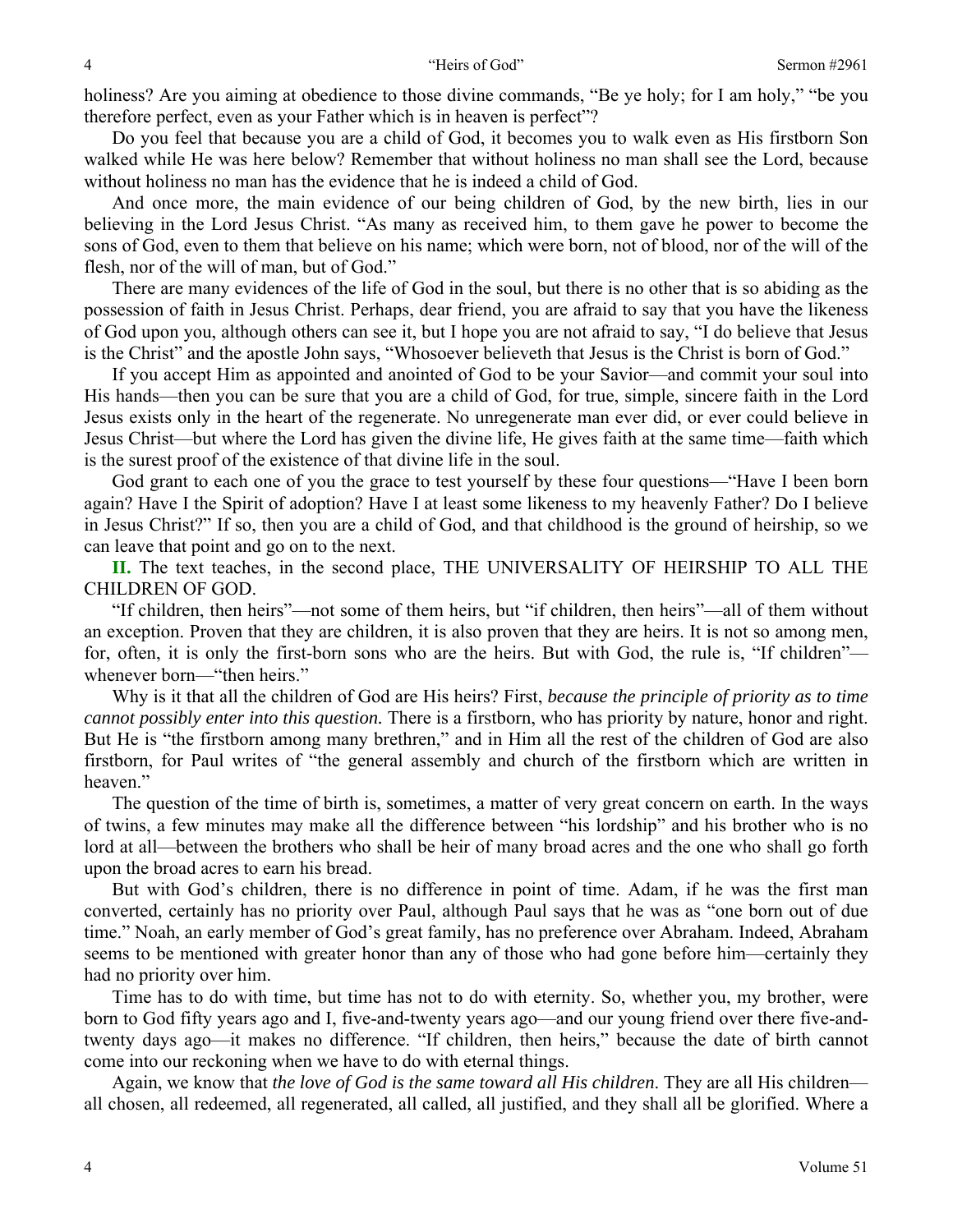### Sermon 2961 "Heirs of God" 5

father loves all his children alike, his disposition leads him to treat them all alike, both as to what he gives them now, and also as to what he will leave them as an inheritance.

 But sometimes circumstances—such as the law of the land and the title-deeds of estates—prevent the father from treating all alike. But in the case of the children of God, laws cannot hamper or hinder Him. He is the great Law-Maker and He can control circumstances so as to do everything according to the dictates of His own heart.

 And His heart of love says, "I have loved all My children alike, and they shall all have the blessing." And so they shall, beloved. Though you, my dear friend, think yourself obscure and one of the least in God's Israel, your name is just as prominently written upon the heart of Christ as the names of His apostles are, and you are as dear to the Lord as the very noblest among His saints.

 Indeed, He carries the lambs in His bosom, so the little ones have the best chariot of all. He may leave the sheep to walk, but He carries the lambs, and He always takes special care of the weak and feeble. "If children, then heirs," because all God's children are equally partakers of their Father's love.

 Again, we know, from Scripture, that *all the children of God are favored with the same promise.* If you turn to the  $6<sup>th</sup>$  chapter of the epistle to the Hebrews, and the  $18<sup>th</sup>$  verse, you will find there what Paul says to all the Lord's children. What a precious passage that is where he tells us that, "by two immutable things, in which it was impossible for God to lie, we might have a strong consolation, who have fled for refuge to lay hold upon the hope set before us."

 In the previous verse, he mentions the heirs of promise and by that expression he means all the children of God, for they are all heirs according to the promise—and all heirs of the promise. Well, then, as God has given them a promise, He will fulfill it. And that promise is that they shall be heirs of this world and also heirs of the world to come. And He will fulfill it to them all and keep His oath by which He has confirmed it to them, so they shall surely be His heirs.

 Notice, again, that all God's children are His heirs *because they are all equally related to Him through whom the heirship comes*, for every child of God is neither more nor less than brother to the Lord Jesus Christ, yea, a member of His body, of His flesh, and of His bones. In this brotherhood with Christ, there can be no degrees—a man is not partly a brother and partly not a brother. If he is a brother of Christ, he *is* His brother.

 A man is not partly in Christ and partly out of Christ. If one with Christ, he *is* one with Christ. And all the members of Christ's mystical body are quickened with the same life and shall have the same heaven to dwell in forever. Seeing, then, that we are all one in Christ Jesus, the heirship which comes to us by way of the Firstborn must come equally to all the children.

 And there is one more very comforting reflection, and that is, that *the inheritance is large enough for all the children*. Rich men sometimes have to let their estates go to the eldest son, according to the stupid regulations of this age, "to keep up the family dignity." There are some great lords who find that they can accumulate wealth enough to set up two or three sets of families and they do so. But in other families, there generally are some of the children who must remain lean in order that the firstborn son may grow fat.

 Now, it is not so with the inheritance of God, because there is enough for all. And there is this peculiarity about it, that every child of God has all the inheritance, yet there is not any the less for all the rest of the family. It can never be said, in relation to human heirs, that each heir has all the inheritance, yet no one else has any less than all.

 You, my brother, if you are a child of God, are an heir of God, and so am I. And I have not any the less of God because you have Him and you have not any the less of God because I have Him. Nay, if it were possible for it to be so, I should have more joy in the fact that you also have the same blessing, and you would have more in the joy of seeing others partaking in the same privilege as you have.

 The whole of God belongs to Christ and the whole of God belongs to the least member of Christ, all are "heirs of God." So you see that there was no reason for the exclusion of the younger branches of God's family in order to make up a greater estate for the older ones. All the children of God are the heirs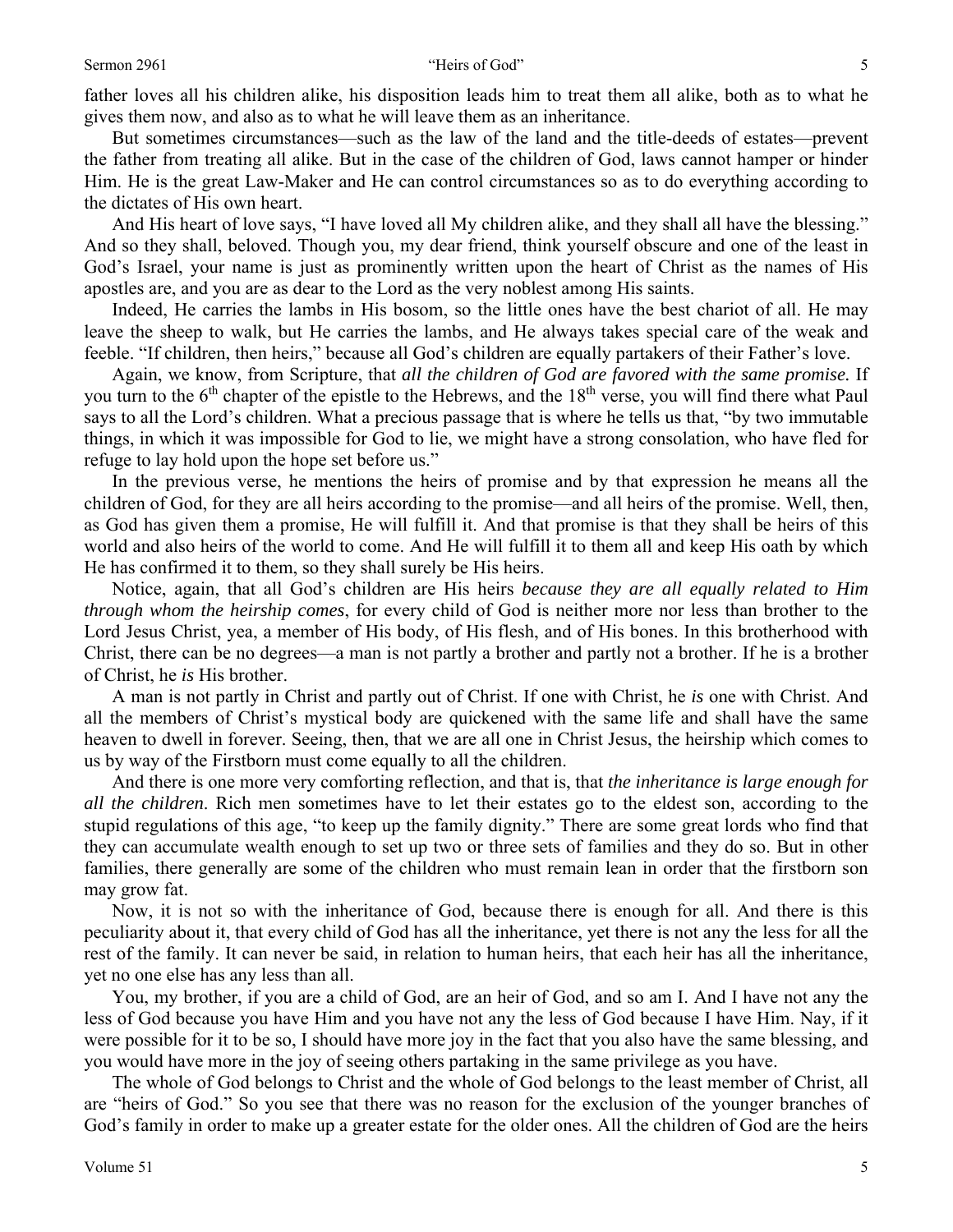of God, because the inheritance is an infinite one and there is an infinite inheritance for each one of them.

 O beloved, let us dwell for a moment or two on this theme! The text says, "If children, then heirs." It does not say, "If children, then apostles." None of us could attain to that high office. It does not say, "If children, then preachers." Here and there, one of us could claim that title. It does not say, "If children, then deeply-experienced saints." Some of us may never be that.

 It does not say, "If children, then mighty men of valor." Perhaps some of us are too timid to ever grow to that. It does not say, "If children, then rich men," because some of us are poor. It does not say, "If children, then favored with health," for some of us have little enough of that gift. It does not say, "If children, then filled with full assurance," for some of us are vexed with many doubts and fears.

 But it *does* say, "If children, then heirs." So let us rejoice that we are "heirs; heirs of God and jointheirs with Christ." Let us rejoice in that fact now and let us begin to live worthily of our rank as heirs of God. Let us strive after holiness and seek to live as becomes the heirs of eternal life, considering what manner of persons we ought to be in all holy conversation and godliness.

Thus I have spoken of the universality of the heirship to all the children of God.

**III.** Now, thirdly, I want to speak concerning THE INHERITANCE ITSELF. "If children, then heirs; heirs of God."

 That little phrase, which I have just uttered, is one which none of us can fully comprehend and none of us may even attempt to do so. This is the glory of our inheritance, that we are "heirs of God." Will you give me your most earnest attention while I remind you of some of the descriptions of our inheritance which are given in Scripture?

Here is one which you will find in the  $21<sup>st</sup>$  chapter of the Revelation and the  $7<sup>th</sup>$  verse—"He that overcometh shall inherit all things." That is the extent of your inheritance, "all things." And it is not a singular expression, for you have it again in 1 Corinthians 3:21-22—"All things are yours; whether Paul, or Apollos, or Cephas, or the world, or life, or death, or things present, or things to come; all are yours." The richest man who ever lived could not say that all things were his, but the poorest Christian who ever lived can say that.

If you turn to the  $1<sup>st</sup>$  chapter of the epistle to the Hebrews, the  $14<sup>th</sup>$  verse, you will find that we are there called, "heirs of salvation." Looking on a little further in the same epistle, in the  $6<sup>th</sup>$  chapter and the  $17<sup>th</sup>$  verse, you will find that we are called, "the heirs of promise." In his epistle to Titus, the  $3<sup>rd</sup>$  chapter and the 7<sup>th</sup> verse, Paul calls us, "heirs according to the hope of eternal life," while James says, in the 2<sup>nd</sup> chapter of his epistle at the  $5<sup>th</sup>$  verse, that we are "heirs of the kingdom which God hath promised to them that love him." And Peter says, in his first epistle, the  $3<sup>rd</sup>$  chapter and  $7<sup>th</sup>$  verse, that we are "heirs" together of the grace of life."

 If any preacher wants to deliver a series of sermons upon the heirship of the saints, let him take these texts and preach upon them. I have not time to do that tonight, and even if I should say all that I could upon all these texts put together, I should not then have said so much as my text says, for that does not speak of "the heirs of promise," or the "heirs of salvation," or the "heirs of the kingdom," but it says, "heirs of God."

 "Heirs of God"—what does that mean? Well, it means, first of all, that *we are heirs to all that God has*. Suppose I am my father's heir and that he has an old thatched cottage worth a shilling a week well, that is what I am heir to. But if I happened to be the heir of the Duke of Westminster, he might take me over a county and say to me, "That is what you are heir to." Ah, just so! Whatever the father has, that is what the child is heir to.

 Now think what God has. Stretch your wings, most vivid imagination! Fly abroad, most capacious thought, and when the remotest bounds of space have been crossed, you have only just commenced your endless journey. We will not attempt such a flight as that. We will stop at home and meditate upon the great truth that all God has is ours because we are His—heirs of God.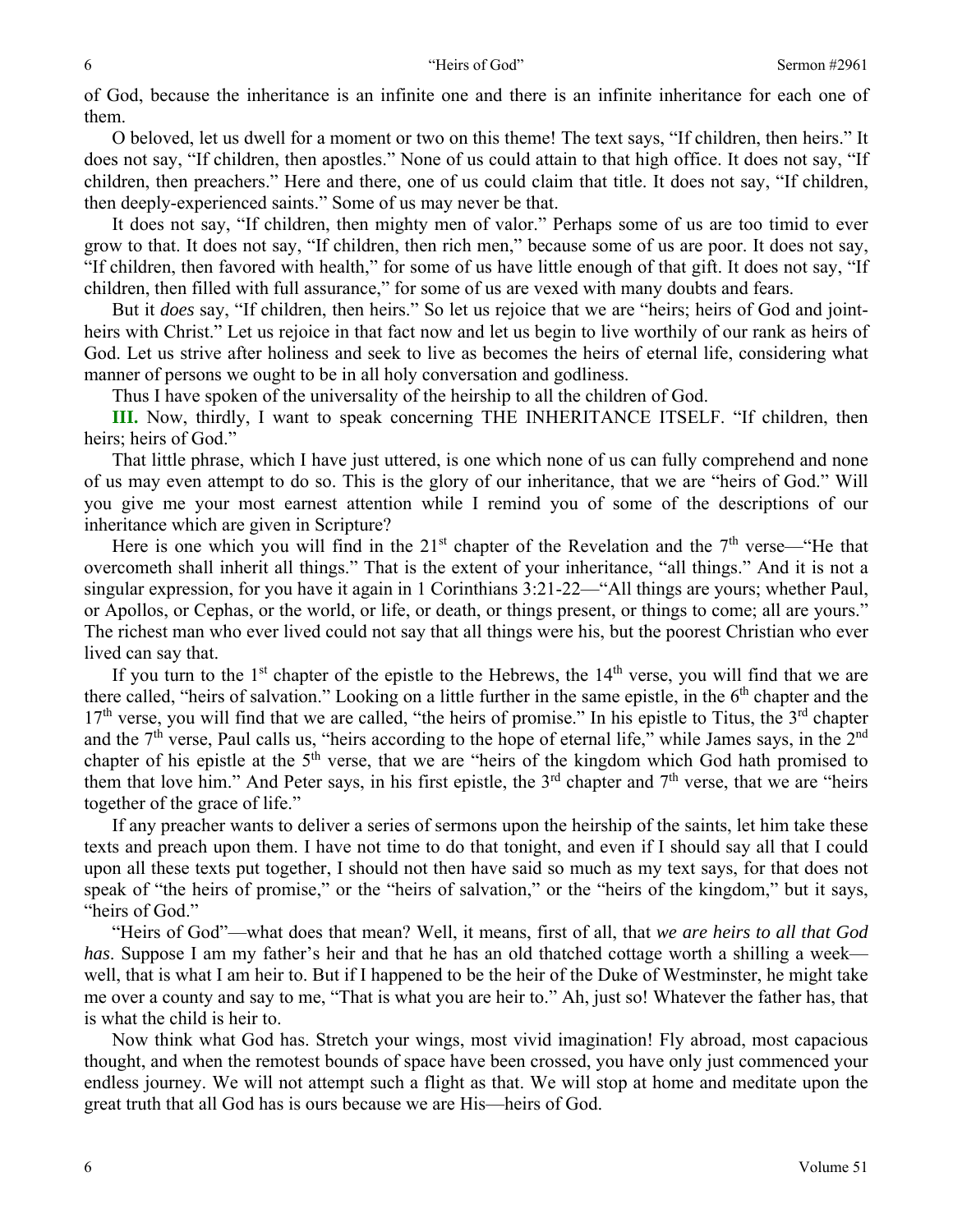#### Sermon 2961 The Contract of God Contract Contract of God Contract Contract Oriental Automobile Contract Oriental Automobile Contract Oriental Automobile Contract Oriental Automobile Contract Oriental Automobile Contract Or

 Yet even that, great as it is, is only part of the meaning of our text, for the apostle next means that *God Himself belongs to us*. David said, "The LORD is the portion of my inheritance"—and this is what every child of God can say. So that the portion of each child of God is not only what God has, but what God Himself is.

 O child of God, you have God's power to protect you, God's eye to guide you, God's justice to defend you, God's immutability to be constant to you, God's infinity to enrich you! You have God's heart of love, God's hand of power, God's head of glory—time would fail me to tell all that you have, for you have all that God is to be yours forever and ever.

 All the worlds that at present have been created are but as mere trifles compared with what God could make if He so pleased. A thousand, thousand, thousand, thousand worlds, when they were all made, would be but as a handful of dust scattered from His almighty hand, and He could, if He willed, do the like again a thousand, thousand, thousand, thousand times over.

 "Behold, the nations are as a drop of a bucket, and are counted as the small dust of the balance: behold, he takes up the isles as a very little thing. And Lebanon is not sufficient to burn, nor the beasts thereof sufficient for a burnt offering." Think of the whole mountain range as one great altar and all the cedars set ablaze, and then all the beasts that feed there offered up as a burnt sacrifice. Yet the prophet says that is not sufficient for God. Then how great He must be!

 Oh, make Him great in your hearts, and reverence and adore Him. But when you do, do not forget to say, "My God! My God! My God!" How often you have that expression in the Psalms! It never could have been there, as the utterance of any mere man, if it had not first been in the eternal purpose of God as the utterance which was to be on the lips of Christ in that dread hour when He cried, "My God, my God, why hast thou forsaken me?"

 So now each believer can say, "*my* God," for Jesus Christ Himself puts it, "My Father and your Father; my God, and your God." In some aspects God is as much my God as He is Christ's God, and as much my Father as He is Christ's Father. O beloved, I have got out of my depth now! I wish I were able to go even deeper into this wondrous truth, but there I must leave off what I have to say concerning the inheritance itself—"heirs of *God*."

**IV.** My last point is, perhaps, as blessed as any in the whole text. It is, THE PARTNERSHIP OF THE CLAIMANTS TO THE INHERITANCE—"joint-heirs with Christ."

 This is, first of all, *the test of our heirship*. Listen. You are not an heir of God alone—you cannot be. You can only be an heir of God through being "in Co."—in company—joint-heir with Christ. Now, are you and Christ in company? That is a simple question. Are you and Christ in company or do you stand alone?

 If you stand alone, you are a poor miserable bankrupt, gazette in the court of heaven—so do not try to stand alone. You will perish if you do. But are Christ and you thus joined together? Have you learned to trust in Christ, to live in Christ, to pray in Christ, to trade with heaven through Christ, and to have everything in Christ? That is the test of heirship.

 God's child is born God's heir, but it is because he is in Christ, and is born in union with Christ, that he becomes God's heir. If we are out of Christ, we are out of the family of God, and out of the heirship of God. "Without Christ" you are "without God in the world." But in Christ, joined in company with Christ, you are an heir of God.

 This, beloved, seems to me to be *the sweetest part of all the inheritance*. Once let me know that I am one with Christ, and so have become a fellow-heir with Him, and it is like heaven below to my soul. Indeed, I shall like heaven itself all the better and I shall like all that God is going to give me by and by all the better, because I am going to share it with Christ.

 A good deal depends upon the company we may meet in going to any place to which we may be invited. A person might ask you to his house and you might not know whether you cared to go. But suppose the host were to tell you that a very dear friend of yours was going to be there, you would then say , "Oh, yes, I will go for the sake of having his company!"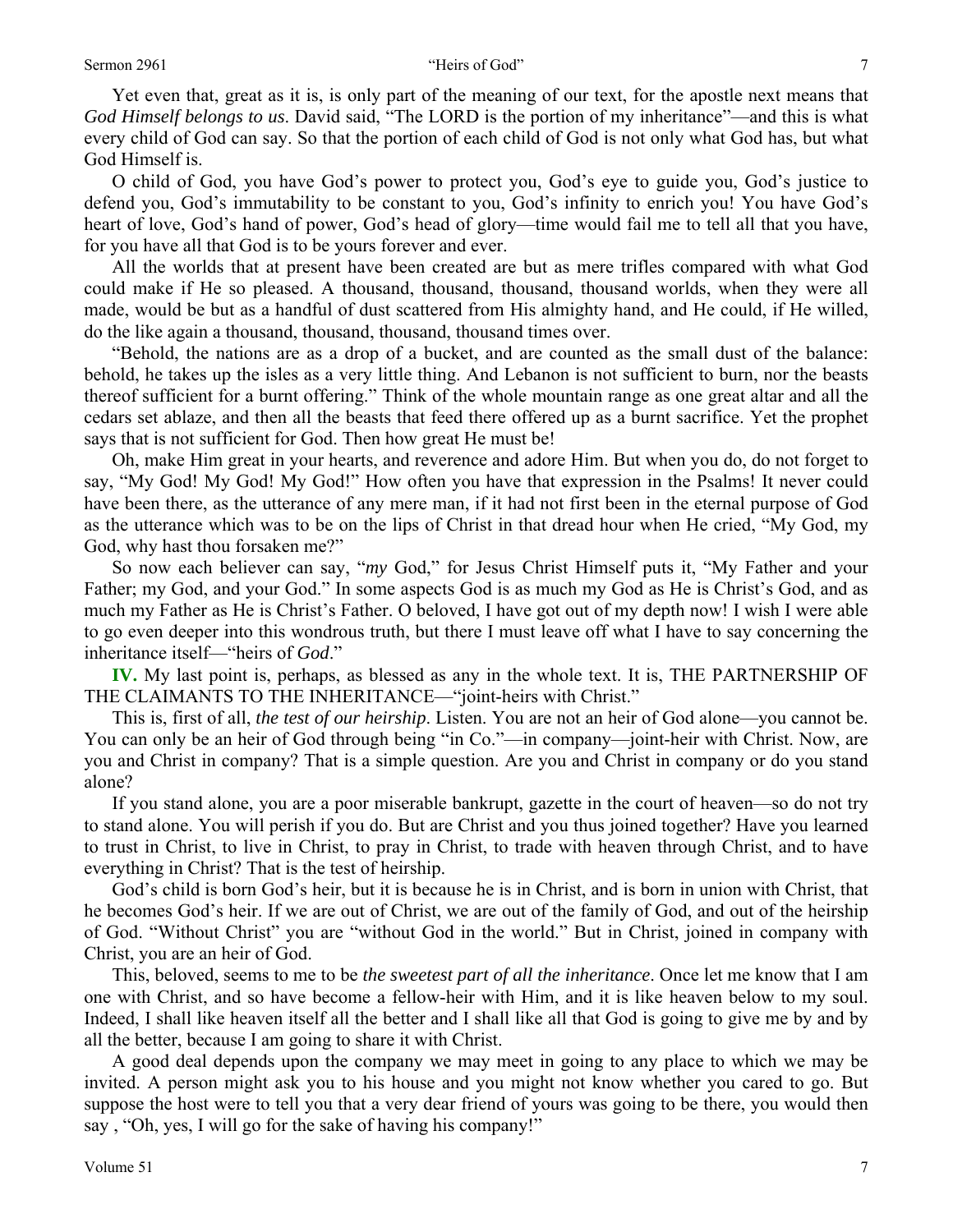Now, wherever Jesus Christ is—I do not care whether it is in the house of a Pharisee or on some lonely hillside—it is good to be where He is and to go shares with Him. It makes everything more sweet to be able to enjoy it with Him. So, beloved, while you are heirs of God, you are not the only heirs, for you are joint-heirs with Christ and you will share the inheritance with Him.

 When the Lord Jesus Christ prayed the best prayer that He could pray for His people, do you remember what He asked for? It was this—"Father, I will that they also, whom thou hast given me, be with me where I am; that they may behold my glory, which thou hast given me"—as if He knew that His people would prize something that belonged to Him better than anything else in all the world, or even in heaven itself.

 If Christ sups with us, it is a blessed supper though it is only a dish of herbs. But if Christ is absent, it is a poor dinner though there may be joints enough to make the table groan. To my mind, then, this is the sweetness of our inheritance—that it is a joint-heirship with Christ.

 This also shows *the greatness of the inheritance*, because if we are to be joint-heirs with Christ, it cannot be a little thing that we are to share with Him. Can you imagine what the Father would give to His Son as the reward of the travail of His soul? Give yourself time to think what the everlasting God would give to His equal Son, who took upon Himself the form of a servant, and was made in the likeness of men, and who humbled Himself, and became obedient unto death, even the death of the cross. Can you think of a reward that would be large enough for Him?

 Let the Father's love and the Father's justice judge. Oh, it must be a large inheritance for such a well-beloved Son and such an obedient Son as He was! I, a poor worm of the dust, cannot think of anything that I consider good enough for Him. Lord, I would have Him crowned with many crowns and set up on a glorious, high throne.

 But what must be the reward which His Father devises for Him? What must be the greatness of the infinite recompense which the infinite God will bestow upon His Only-Begotten? Follow that line of thought as far as you can and then recollect that you are to be joint-heir with Christ. What He has, you are to share. I will read those wonderful words again, "If children, then heirs; heirs of God, and jointheirs with Christ; if so be that we suffer with him, that we may be also glorified together." The same glory that is to be His, He will have us to enjoy with Him.

 Again, this joint-heirship *insures the inheritance to us*. I am quite sure that I would not like to go into partnership with just anybody whom I might meet in the street. Indeed, if I had a share in any limited liability company, I would do with it as the man did with the bad bank-note—lay it down and run away from it as fast as ever I could. What multitudes of people have been ruined by taking shares in companies which seemed to be the nicest, neatest, most money-getting schemes under heaven.

 But one need not mind going shares if one has nothing at all and the other partner is the wealthiest person in the whole world. So, what a blessing it is to go shares with Christ, because we know that He cannot fail. I was thinking, just now, that if I ever should lose heaven, seeing that I am joint-heir with Christ, it would be "the firm" that would lose it, because we must stand or fall together if we are jointheirs.

 Somebody once said to a holy man, "Your soul will be lost." "Then," he said, "Christ will be the loser." He was like the Negro who was quite unconcerned when the ship was being wrecked. He said that he would not lose anything, for he belonged to his Massa, and his Massa would lose it. Well, what the Negro said in his simplicity, we may say in real earnest.

 If our souls are lost, it will be Christ who will be the loser, for He bought us with His blood and He will lose what He purchased at so great a cost. And His Father gave us to Him, so He will lose His Father's gift. And He has loved us and is married to us, so He will lose His spouse, the beloved of His soul.

 But He will *not* lose us—He cannot lose us—and if Christ cannot lose His inheritance, then none of His people can lose theirs, for we are joint-heirs with Him. If two partners go into a court of law and the case is decided against the one, it is against the other also, for the two are one in that matter. So, if the